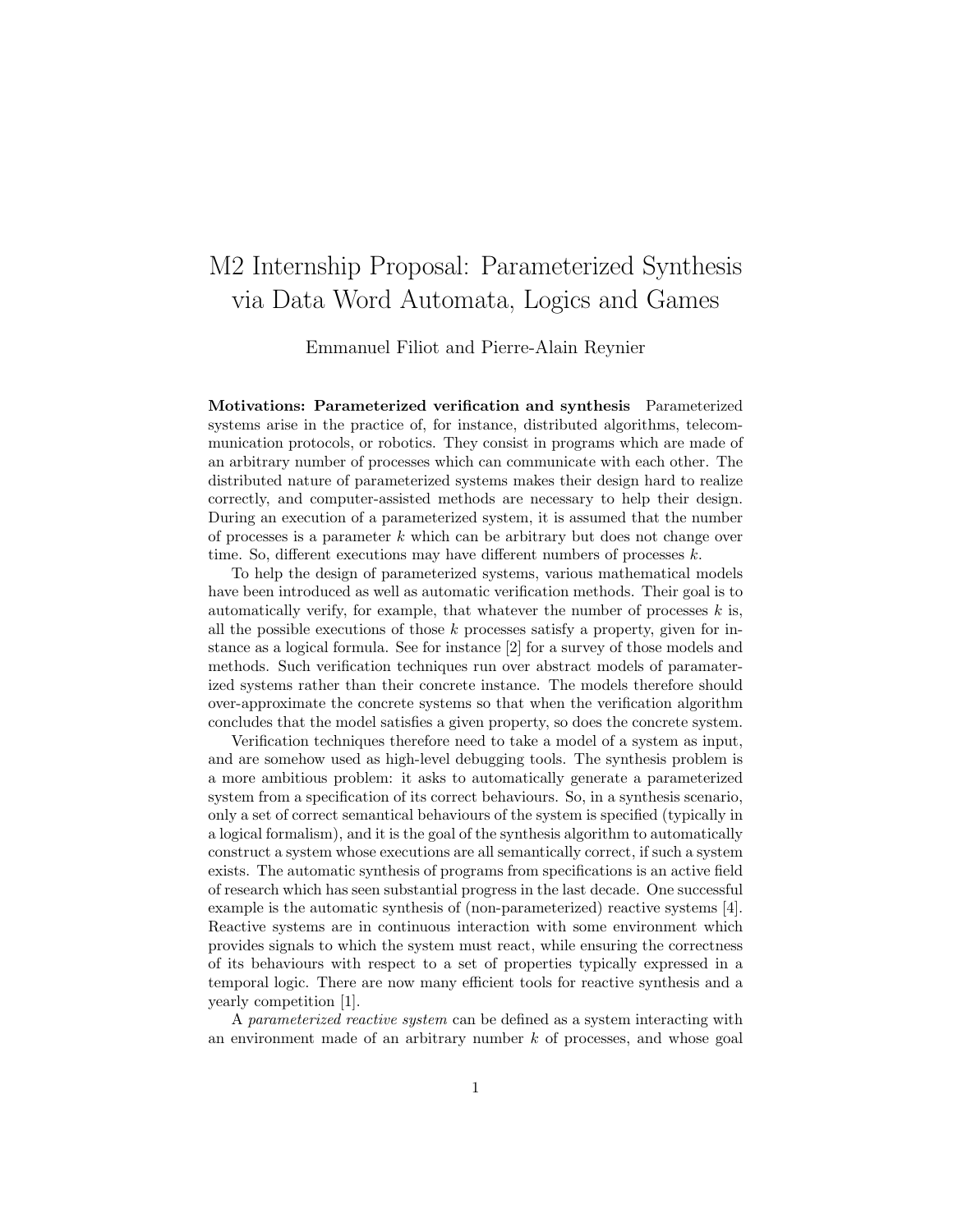is to ensure some property. As an example, the environment can be composed of processes which demand access to some critical resource and the goal of the system is to ensure that any process requiring access to the resource eventually gets it.

Word languages and games for reactive system synthesis A convenient abstraction for modelling reactive system executions is that of infinite words over a finite alphabet. Such words model the interaction between the environment and the system, which alternatively provide an input symbol  $i \in I$  taken in a finite set I and an output symbol  $o \in O$  taken in a finite set O. The result of that interaction is an infinite word  $i_1o_1i_2o_1 \ldots \in (IO)^{\omega}$ . Then, correctness properties of executions are, semantically, languages  $P \subseteq (IO)^{\omega}$ : an execution  $w \in (IO)^{\omega}$  is correct with respect to P if  $w \in P$ . The reactive synthesis problem (also known as the Church problem [6, 11, 4]) then asks whether given such a P, there exists a function  $f: I^+ \to O$  such that for all inputs  $i_1 i_2 ... \in I^{\omega}$ ,  $i_1f(i_1)i_2f(i_1i_2)\ldots \in P$ . Such a function f is called a *causal* function or a strategy and indeed, the synthesis problem of reactive systems can be seen as a game between two antagonistic players: the environment which tries to fail the system with respect to  $P$  and the system which tries to guarantee that  $P$  holds by reacting to the inputs he received so far. A celebrated result is that of Büchi and Landweber obtained in 69: when P is defined in monadic second-order logic with one successor (or equivalently,  $P$  is  $\omega$ -regular), the reactive synthesis problem is decidable. The solution of this problem is based on automata theory and games played on graphs [13].

Data word languages as a semantical abstraction of parameterized reactive systems In parameterized synthesis, the environment is composed of arbitrary many processes. The latter assumption that  $I$  and  $O$  are finite sets then appears to be a strong limitation to accurately model executions of such systems. In this internship, we rather propose to model interactions as data words, i.e., infinite sequences of elements taken in a infinite set (e.g.  $N,Q$ , .). For example, integers in  $N$  can be used to represent process ids. Consider the example of a system which receives, at each step of its execution, the id of a process, and eventually has to select the highest id and output it forever. Correct executions of such a system form the following data word language:

$$
\mathcal{S} = \{d_1 d_1' d_2 d_2' \ldots \in N^{\omega} \mid \exists i, m \in N \cdot (\forall j \geq i \cdot d_j' = d_m) \land (\forall k \in N \cdot d_k \leq d_m)\}
$$

A way to formulate the parameterized synthesis problem is to ask whether for all number of processes  $k$ , there exists a strategy ensuring that the executions are all in  $S$ , whatever the environment does, i.e. whatever the input sequence amongst k different data the environment provides. The answer is positive in our example: a winning strategy would output at every step, the maximal id seen so far. This strategy satisfies the specification whatever  $k$  is, because by definition of the parameter  $k$ , at most  $k$  different id can occur as input, and so, there exists a maximal one.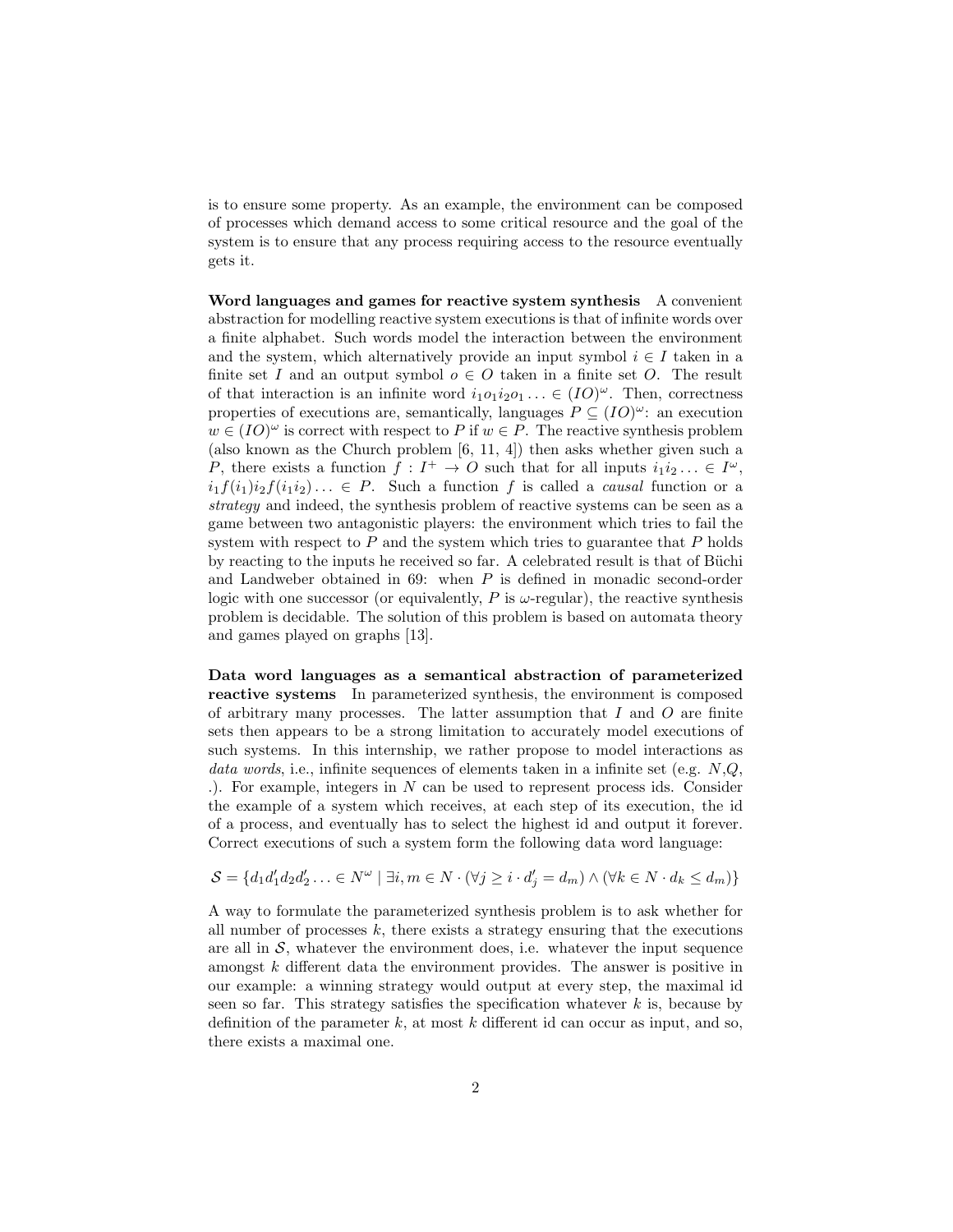There is a large literature on automata to recognize, and logics to define, data word languages. Those formalisms can thus be used to express specifications of parameterized systems, and are good candidates for a mathematical theory of synthesis of parameterized reactive systems.

Main objective The main objective of this project is to establish mathematical foundations for a theory of parameterized synthesis based on the data word abstraction. In particular, the goal is to identify classes of specifications with decidable parameterized synthesis problems, whether those specifications are defined using data word automata or data word logics, and to design synthesis algorithms able to automatically generate (models of) parameterized systems.

Work plan This research topic opens numerous research directions. As a consequence, the internship has a natural continuation as a PhD Thesis. Based on a discussion with the interested student, we will decide which research direction is investigated during the internship, the other ones being deferred to the PhD Thesis.

A first step will consist in revisiting data word languages with a parameterized perspective. More precisely, we will study different classes of register automata, and study their properties (closure properties, emptiness. . . ) when they are considered with a new semantics, allowing only a finite (parameterized) number of distinct data values.

This preliminary study will then be used to analyse parameterized synthesis problems for various specification formalisms, either based on logics or on automata. Several classes of logics and automata can be considered to describe such specifications. For instance, various classes of register automata have been studied in [10]. Regarding the logical perspective, specifications expressed in extensions of first-order logic have recently been considered in [12]. Other logical formalisms, based on linear-time temporal logic, have been studied in [7, 8].

Regarding automata, a promising research direction consists in lifting the results obtained in [10] to this parameterized setting. We have indeed shown the decidability of different versions of the synthesis problem for specifications expressed as register automata [9]. To lift them, one will have to study whether parameterized synthesis can be reduced to classical synthesis for some classes of automata. A complementary approach consists in identifying cutoff properties. Intuitively, such a property can be thought as the existence of a finite bound  $K$ allowing to reduce all the synthesis problems for  $k \geq K$  distinct data values to a single synthesis problem for exactly K distinct data values. The existence of cutoff is a classical tool for the verification parameterized systems [5].

When turning to logical aspects, the problem is again quickly undecidable, and one has to identify decidable fragments. Beyond existing restrictions of first-order logic considered in [3], one could also consider fragments of monadicsecond-order logic, with suitable restrictions on input-data tests. Unlike the data-free setting, there are in general no automata-logic correspondences in presence of data. Therefore original techniques are required to address this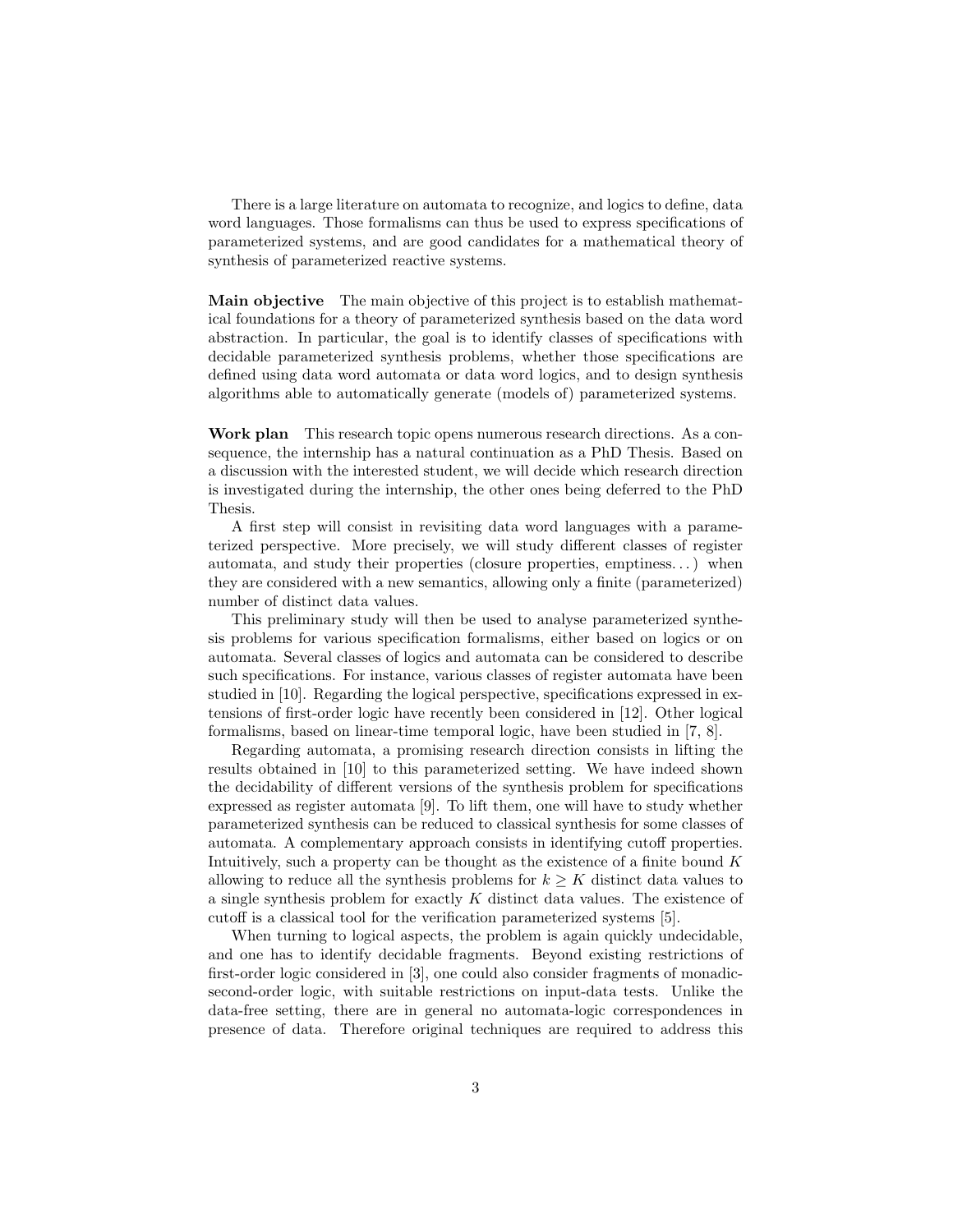setting.

Thesis The internship naturally offers a continuation as a PhD thesis.

Funding Standard funding according to national rules will be offered.

Location The internship will be co-supervised by Emmanuel Filiot (ULB) and Pierre-Alain Reynier (AMU). Hence, the internship can be held either at Bruxelles, or at Marseille, and visits to the other site during the internship will be proposed.

Student profile This proposal is best fit to students interested in theoretical aspects of computer science and in particular automata theory, logics (automata-logic correspondences, model-checking, ...), as well as infiniteduration games played on graphs. The outcomes of this project will be mainly theorems and proofs and, hopefully, publications in TCS conferences.

Working language French or English.

Contact If you have any question, please contact us at efiliot@ulb.be or pierre-alain.reynier@lis-lab.fr.

## References

- [1] The reactive synthesis competition. www.syntcomp.com.
- [2] Parosh Aziz Abdulla and Giorgio Delzanno. Parameterized verification. Int. J. Softw. Tools Technol. Transf., 18(5):469–473, 2016.
- [3] Béatrice Bérard, Benedikt Bollig, Mathieu Lehaut, and Nathalie Sznajder. Parameterized synthesis for fragments of first-order logic over data words. In Jean Goubault-Larrecq and Barbara König, editors, Foundations of Software Science and Computation Structures - 23rd International Conference, FOSSACS 2020, Held as Part of the European Joint Conferences on Theory and Practice of Software, ETAPS 2020, Dublin, Ireland, April 25-30, 2020, Proceedings, volume 12077 of Lecture Notes in Computer Science, pages 97–118. Springer, 2020.
- [4] Roderick Bloem, Krishnendu Chatterjee, and Barbara Jobstmann. Graph games and reactive synthesis. In Edmund M. Clarke, Thomas A. Henzinger, Helmut Veith, and Roderick Bloem, editors, Handbook of Model Checking, pages 921–962. Springer, 2018.